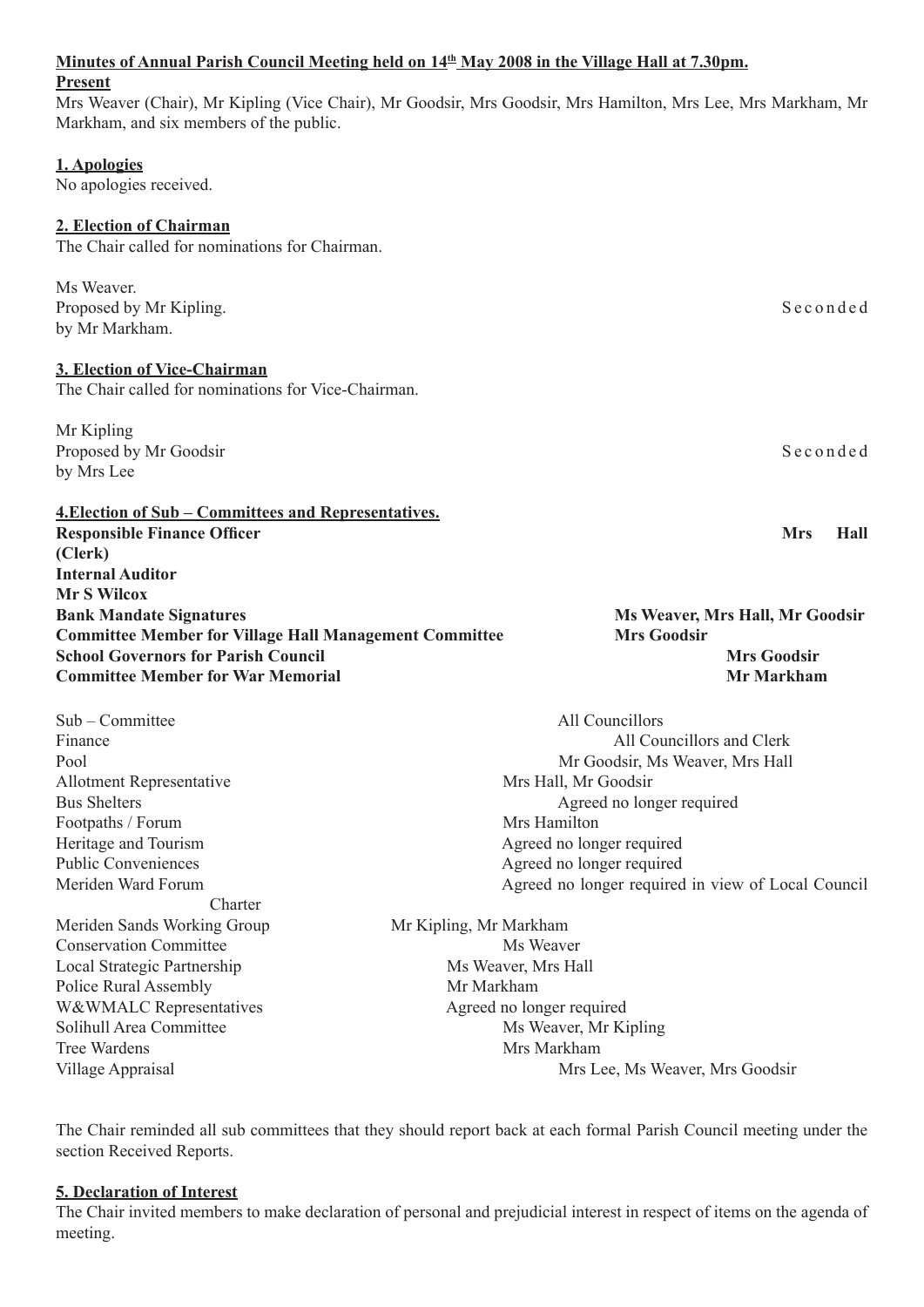#### **6. Minutes of Last Meeting. RESOLVED**

# That the minutes of the last Parish Council Meeting, having been circulated, be taken as read and signed as a correct record.

**7. Matters Arising from the Minutes**

None.

# **8. Public Participation**

# **8.1 Planning application 2008/689 Pertemps**

Resident enquired as to the present position. Meriden Parish Council have submitted their response objecting to the application. Chair also sent our comments to District Councillor Bell. Resident was advised by the Chair that they can also write to Solihull Borough Council or local MP with objection. The application will be listed for Planning Committee Meeting and the date can be found on Solihull Borough Council website.

# **9. Correspondence / Communication**

# **9.1 Solihull MBC – Solihull Rights of Way Improvement Plan**

After consultation and approval, the Rights of Way improvement plan has recently been published. It is available to view or download on www.solihull.gov.uk/transport/publicrightsofway 11763.htm. Alternatively, printed copies are available in libraries across the Borough.

# **9.2 WALC – CiLCA Training for Clerk**

Group training session included in the CiLCA registration fee to be held in Wellesbourne on Thursday  $9<sup>th</sup>$  October 2008 from 2pm to 5pm. Clerk to attend.

# **9.3 National Express – update from Open Meeting**

Letter received from Mark Kipling, Area Manager Acocks Green. Copies circulated to Councillors with Agenda. It was suggested that we follow up the suggestion to approach Centro for a subsidised service in the evening. Letters read out by Chair. Clerk to email Val Martin for details of where letters can be accessed in the Meriden Mag. Copies posted onto the notice boards, library. Clerk has responded and thanked him for his feedback.

# **9.4 Resident – Car sale site, Millison's Wood**

Resident would like to know the Parish Council's position to the "unofficial" car sales site which has appeared in the old paper and general store next to Blitz. Cars openly offered for sale on the grass verge next to the post box and a number are usually on the hard standing in front of the building. Refers to a byelaw forbidding permanent parking of caravans/boats on front drives. Considers the whole site is an eyesore, and a misuse of domestic property and an affront to the area.

David Wigfield of Solihull Planning Enforcement has advised that there is no by-law restricting the parking of boats/ caravans on driveways and it is therefore entirely lawful to do so (unless it is in breach of a covenant on the deeds of the property concerned). Cars being sold on the public highway is unlawful under the Highways Act and Susan East should be able to assist in this respect. Cars being sold from the property itself could be a breach of planning control depending on the facts ie intensity/frequency.

Susan East has referred the matter to Trading Standards who will look into the number of cars sold etc.

# **AGREED**

Clerk to respond to resident with comments from David Wigfield and Sue East.

# **9.5 Cllr Allsopp – Maxstoke Lane potholes**

Representatives from Solihull MBC and Severn Trent inspected the site on Friday 9th May. Outcome of that meeting is that Severn Trent will be attending this week with a camera to survey the area.

# **10. Receive Reports.**

10.1 The Chair and the Clerk met with Gerry Russell Group Scout Leader and Ken Edwards Treasurer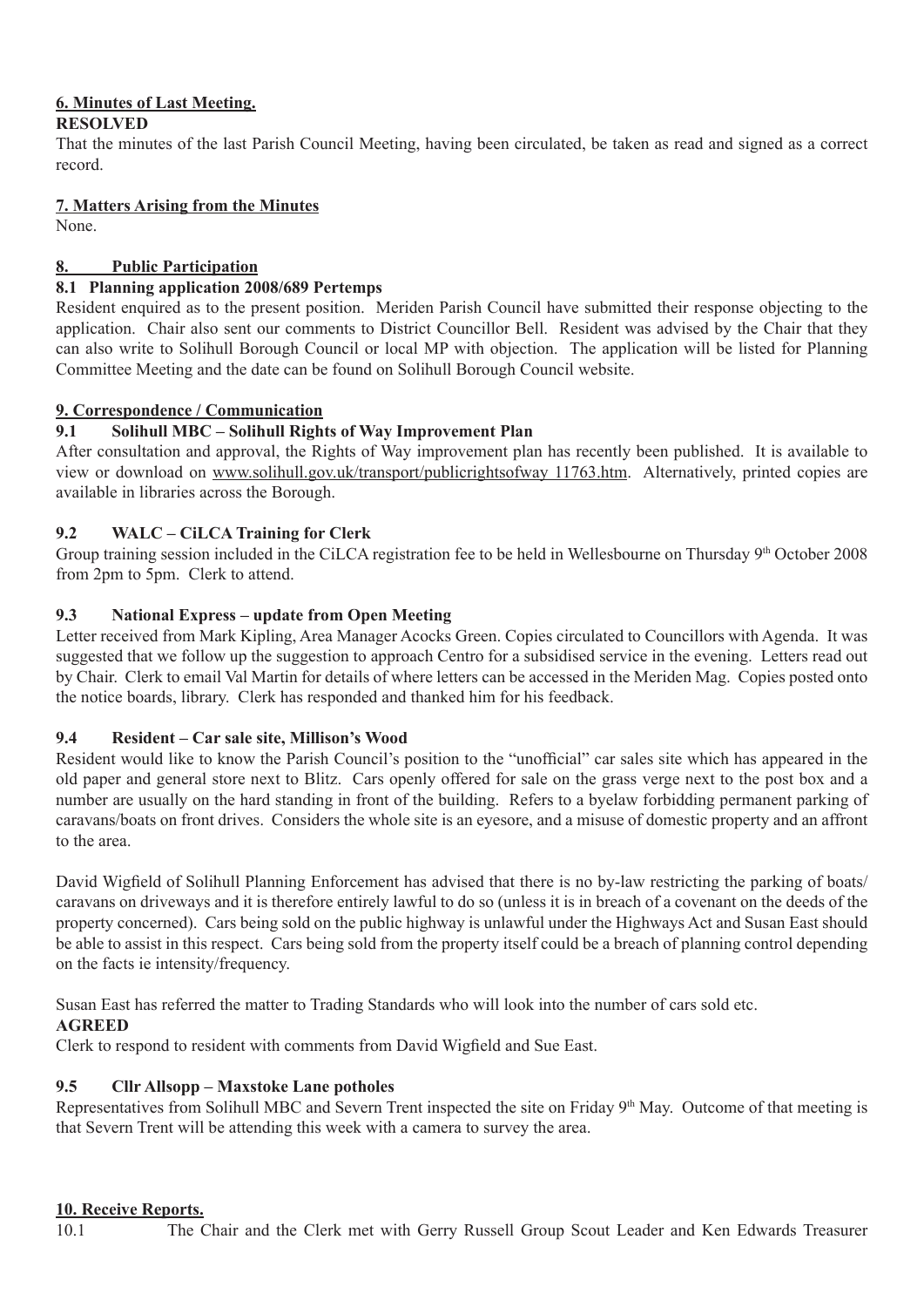on Monday  $12<sup>th</sup>$  May at the Scout Hut following discussions re the previous Parish Council's donation over the last number of years and flag raising duties. Clerk reported on the history of previous Council's decisions/discussions re donations.

# **RESOLVED**

To write to 1<sup>st</sup> Meriden Scouts suggesting that the flag raising duties are raised to £150 with the Scout Group carrying out their own risk assessment. That the payment of the flag raising duties is brought forward to June and suggest that is continued each financial year thereafter. Scouts to make a detailed donation request in December in time for the budget for the next financial year. That the Parish Council are happy to assist with bids in partnership.

# **11. Village Matters.**

# **11.1 Update on Village Appraisal**

All questionnaires have been circulated and are being returned. Library, Blitz and The Centre are being used well as collection points. Questionnaires are being completed on line.

### **11.2 Update on Maxstoke Lane Playing Fields Development**

A letter has been sent to the Chief Executive of Solihull MBC. Letter read out. Mark Rogers has responded and a meeting is being set up between Solihull, Mike Swallow, three ward councillors and two representatives from the Parish Council on Monday 19th May at 4pm. Rosie Weaver, Bob Kipling and Julie Hall attend.

# **11.3 Heart of England Alliance Football Academy**

Heart of England Alliance will be running a training camp at Maxstoke Lane playing fields starting on the 26<sup>th</sup> July 2008 and hoping to run every Saturday morning throughout the summer holidays. They are offering top quality football coaching for children aged 5 to 14 of all abilities in a fun and safe environment. All staff are CRB checked and are First Aid trained. This information has been put in the Meriden Mag.

Clerk met with representatives from Heart of England Football Alliance at the playing fields on Friday  $6<sup>th</sup>$  May. We were unable to gain access to the changing facilities due to the door being damaged by somebody trying to force entry. Clerk has asked Christopher Dean of Advanced Maintenance Services to quote for replacing the locks.

In order to run the training for children they will have to obtain the following equipment; 4 portable goal posts, passing arcs, agility set, boundary poles, sports markers, cone kit, footballs size 4, bibs, F.A compliant first aid kit. The cost of this in total is approximately £750. They would be grateful if the Parish Council could consider financial assistance with the set up costs.

### **AGREED**

That the improvements highlighted in the Wicksteed Leisure safety inspection are to take priority. To support them in applying for grants.

Draft contract has been reviewed by Michael Blamire Brown. Contract handed to Councillors at the meeting for comments.

### **AGREED**

Clerk to write to Heart of England Alliance with contract for signature and keys.

### **11.4 Dog fouling bins**

Price range from £115.99 to £295.91.

### **AGREED**

That one bin be purchased but for Mrs Goodsir to discuss with the school appropriate location.

### **11.5 Litter bins for Maxstoke Lane Playing Fields**

Prices range from - £165 to £456.

### **AGREED**

To confirm with the Neighbourhood Co-ordinator who is to replace the bins.

### **11.6 Allotments**

SMG Services, Christopher Dean of Advanced Maintenance Services and Brian Ball have all been contacted for quotes to cut plot 1 which is shoulder height in brambles back to ground level and to trim the footpath on the left hand side so that there is one clear path from top to bottom. Clerk has met with both Christopher Dean and Brian Ball at the allotments to go through the requirements. Quotes obtained as follows: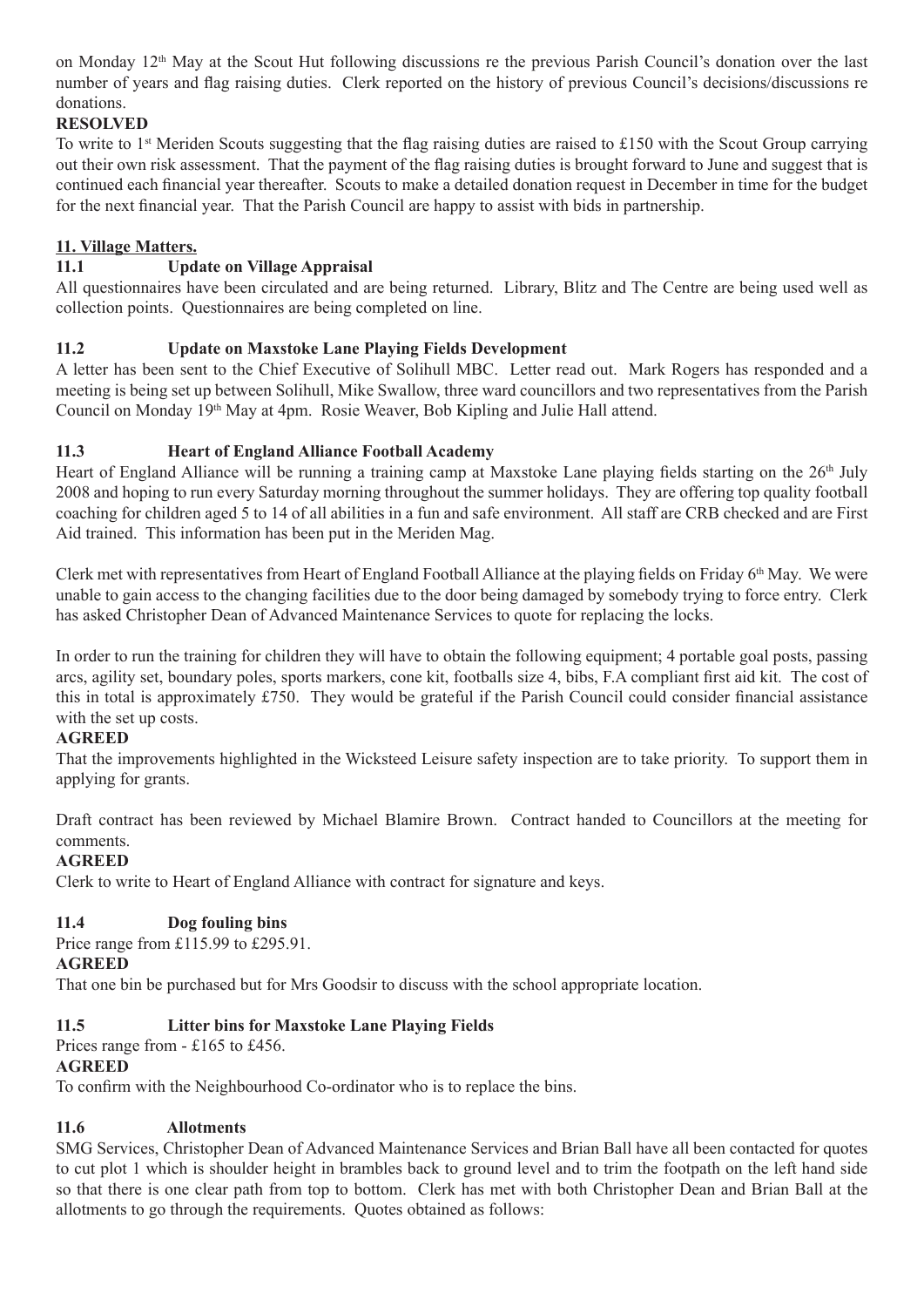Advance Maintenance Services – To clear allotment 1 and strim entire length of footpath not to include disposal of waste Clerk was advised it would be cheaper to get a skip) .

£300.00

Brian Ball - To reduce the brambles to ground level on plot 1  $\epsilon$ 45.00

To strim the pathway along left hand side

Clearing rubbish in hedgerows (may need skip)

#### £100.00

#### **RESOLVED**

£ 20.00

For Brian Ball to carry out works. Plot 1 only to be cut back once there is a tenant.

### **11.7 Christmas Tree Lights and Hanging Baskets**

Christmas lights. Clerk has asked Solihull MBC whether they would be able to offer any assistance in this respect. The reply from the Neighbourhood Manager was "*sorry we cannot use Neighbourhood funding for Christmas lights as the Council has made a decision that it does not pay for lights, in other areas they are funded by traders and we can't go against that.*" Clerk is awaiting costings from a company who rent out trees that attach to lampposts which are solar powered.

Hanging baskets – see handout. Issue raised at previous meeting was cost of watering. Clerk has obtained details of planters which are self watering as they have a reservoir of water of 10 litres. These planters are £57.56 each. They can be hung on lampposts but the brackets required are nearly double the cost of the planters themselves. Brian Ball has suggested a very approximate cost of filling single layer hanging baskets at £15 each. Clerk/RFO does not consider that there are sufficient funds in the budget to make any unbudgeted purchases of this scale this early in this financial year.

### **RESOLVED**

To put this back on the agenda when considering the Budget for 2009/2010.

### **11.8 Maxstoke Lane Playing Fields – damaged fencing**

This was damaged by youths on Monday night. Clerk as asked Advanced Maintenance Services to repair fence and they have quoted £350.00 to replace it as it is.

#### **RESOLVED**

To replace it with just post and rail fencing and to fill in with shrubs.

#### **ADDITIONAL**

#### **11.8 Clerk will be on holiday from 24th May returning 1st June.**

### **11.9 Playing Facilities Inspection Report by Wickstead Leisure**

Report copied to all Councillors. Areas of high priority as follows, safety surfaces around the two swings, replacement of two swing seats, operators sign. Wickstead have quoted £25 each for the seats (excluding carriage and VAT) and £80 for fitting. Clerk suggests that the seat that needs replacing on the double swing is replaced with a toddler seat as there are none in the park.

Clerk is awaiting contact by Area Manager who will provide a quote for the surfacing and operators sign. Will also ask him to quote for a toddler swing.

This was raised at the meeting on  $19<sup>th</sup>$  May with Mark Rogers. Solihull Borough Council have asked that the quotation is sent to them so that they can consider financial assistance in this respect.

### **11.10 Cycle rides from Methodist Church**

Mr John Bennett is organising a cycling event this Saturday morning from the Methodist Church. Parking will be provided by Pertemps and last year they had overflow parking on the playing fields. He has requested that the gate to the playing fields is opened early on Saturday morning from the Methodist Church. Clerk has confirmed that the gate will be opened.